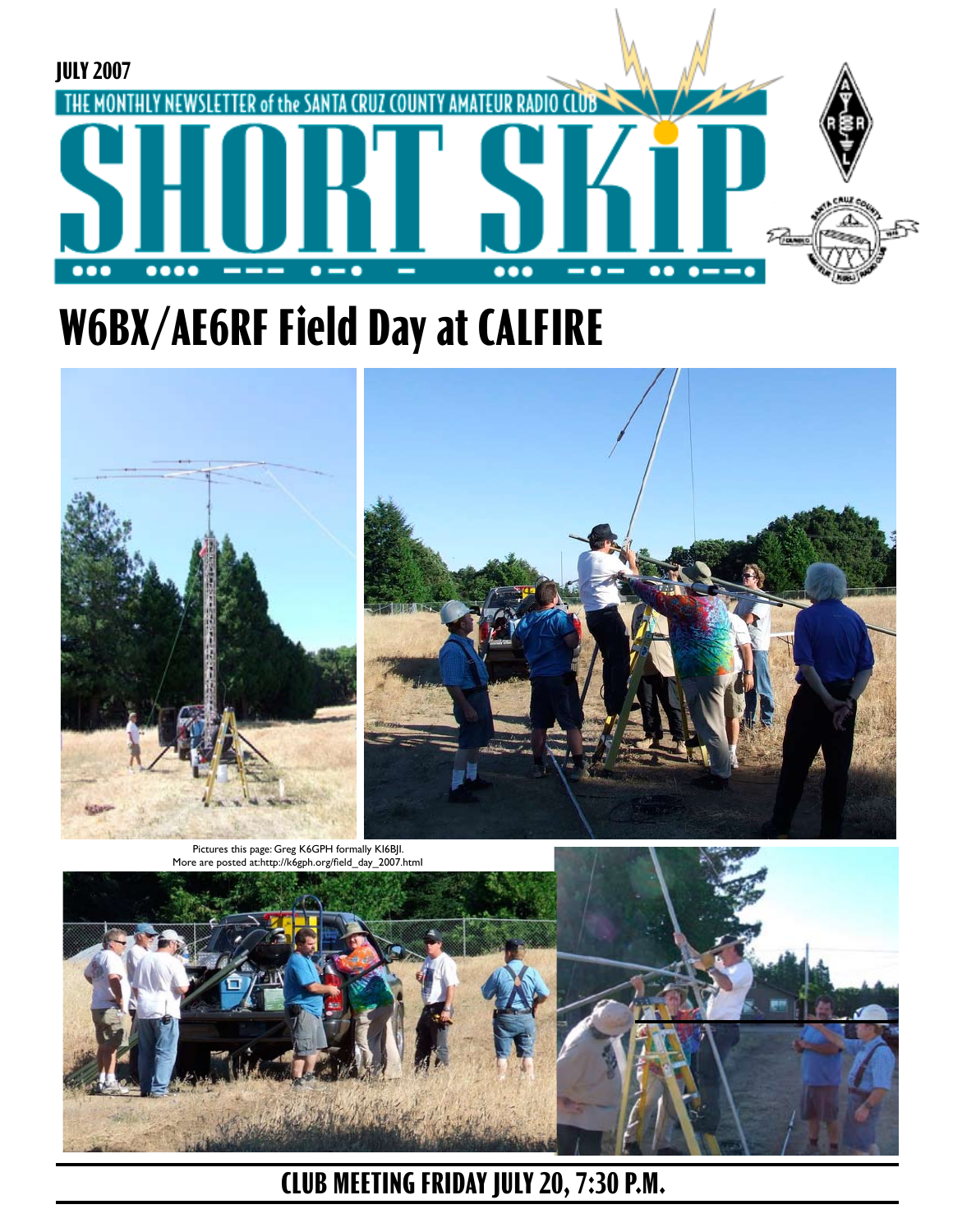# **Site for National Radio**

Another site to visit for all of youse National Fans is Neil Wiegand W0VLZ Radio Bay. www.io.com/~neilw/index. htm. I recently had the pleasure of meeting Neil and once I saw the antennae on his car it was nonstop ham talk. Very much like my first meeting with Bruce AC6DN!

Neil informs me that National Radio had its beginnings in CambridgeMass. (Our fair city!) about 1914 and eventually moved to nearby Medford. This is another site with interesting ham radio links.

—James Kroger





Ms. JoAnn Chou KI6DBA

## **Cabrillo Disaster Preparedness Fair**

Thanks very much to the following hams (and any I've missed) for helping out

at the Cabrillo College Disaster Preparedness Fair on Saturday. Good show

for amateur radio emergency communications! Overall fair attendance was a

bit light this first year, with the cool weather and this year's location,

but a much better location (in/at the Farmer's Market) is planned for next

year. It was fun and much was learned.

Elaine KE6FRA Jeannette KI6AJJ Denise KC6ZDK Chris KG6DOZ Shawn KA6RFZ JV K6HJU George W3AB Reed N1WC

## **California QSO Party**

CW/SSB, contest sponsored by the Northern California Contest Club, 1600Z Oct 6 - 2159Z Oct 7.

For more information see www.cqp.org or email to info@cqp.org.

Peter KE6RAX Ray KE6NHG Frank K6BDK Tom K6TG Allan AF6BO Clint KI6ELJ John KI6EAB Jeff KG6OFI Mike KG6OFJ Ed KI6DAS 73, Cap KE6AFE

# **UCSC Field Day W6WO Field Day—Kentucky**

I had a great time working all over Europe, Middle East and Africa. JA was rare DX ! 17 was, at times, wide open just like 10 meters in the 50s. The home brew beam and a hilltop QTH sure beats a condo and vertical.

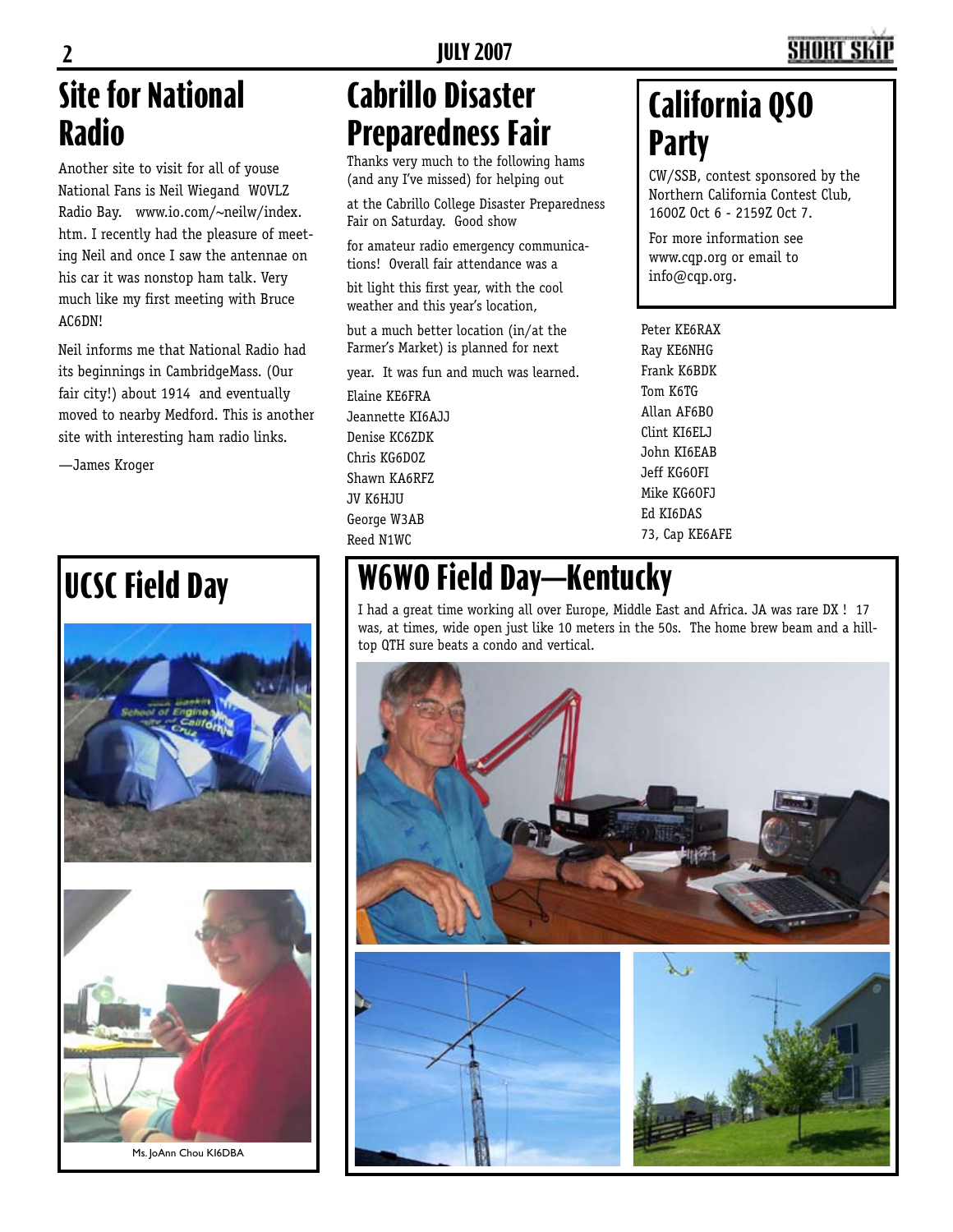## SHORT SKI



I was happy to see my article "Radio Communications With Amelia Earhart" in print in the July issue of Monitoring Times. Editor Rachel Baughn, KE4OPD, has published many such pieces by me and Leon Fletcher, AA6ZG. If you have a penchant for writing ham material, drop her a line or an email in the form of a query (editor@monitoringtimes.com). The book, "Finding Amelia," by Ric Gillespie, was my topic. A copy of his book is available in the Santa Cruz Public library. I found it quite fascinating and think that most hams and Short Wave Listeners (SWLs) would too. Communications over the Pacific Ocean in 1937 were primitive by today's standards. (Note: CW was used extensively in naval long-range aircraft through the 1950s.) Getting lost, as in Amelia's case, was due to poor planning, equipment failure (or lack of) and her neglect of understanding radio procedures.

Our club meetings are a great means of entertainment and eyeball QSOs. We were sorry to see that Treasurer Kathleen McQuilling, KI6IE, had fallen and broken her hand in two places, not a good thing! On the positive side, we were treated to champagne or soft drinks and hors'doeuvres by Mikey, N6IL. The occasion was his graduation from UCSC with a degree in Computer Science. "Now I've got to find a job and go back to work" he said. He deserves a good pat on the back for hanging in there. I'm sure it wasn't easy.

Club speakers put out some highly interesting information. Past club president, Dr. Dave Rank, K06RS was the June speaker. He covered the subject of Tropospheric Ducting. His presentation included photos of Johnston Island, south of Hawaii, both before and after it was returned to its natural state by the National Park Service.

#### **Repeater Internet Progress**

I'm pleased to report that there is now a full speed Internet connection at the K6BJ repeater shack. Earlier this week, Ron K6EXT and I finished the wiring and arrangements at his house down the hill from the repeater site. This is a modern house with no telephone but several people using the Internet at once, so it



was important that their service not be interrupted for very long. All of the critical hardware except the tenants' wifi router is now located outside in a weatherproof box built by Ron W6WO. A 2.4 GHz Cisco pointto-point wireless bridge links this signal to the K6BJ repeater which is just over half a mile away. Most of the work of putting this system together was done by Ron and Ron, Cap KE6AFE and Jeff Liebermann AE6KS; there was very little I needed to do since most of the system was already in place. We do need to clean up the installation of the antennas at both ends -- Ron EXT is going to rework the one at his house and I'll do the one at the repeater. The

It is always nice to see hams make the news, especially the front page of the Santa Cruz Sentinel. Bos Boscarelli, W6TQP, was featured in an article "Dinosaur Hunter" Photos show Bos happily dusting soil away from the bones of longdead roamers of our planet. My daughter Joyce, KN6RR, wondered about what type of excavation equipment was used to dig so deep a hole. I told her that I think they use hand trowels and toothbrushes. Son-in-law Preston Rusch, N6ODW, loves that kind of adventure and maybe after he retires, he can join Bos.

computer at the repeater is now online (behind a hardware firewall) and can be reached over the web and by VNC.

Next step is to wire the Echolink controller board to the computer and interface to the repeater controller. Cap should have received the multi-port interface board by now so this will not be difficult. I have a good idea of what needs to be done there but wanted the computer part to be out of the way before I started the next step.

Cap mentioned some concern about the UHF repeater receiver, so I brought my service monitor up to check it out. Sensitivity is around 0.6 microvolts for squelch opening with the preamp, or 1.5 microvolts without. This is not spectacular, and it also seemed that the IF was very asymmetrical, maybe the result of a failed crystal filter in the Mitrek receiver, so I'll be looking into that.

—73 de David WA6NMF

# **"World's Shortest Parade"**

I want to greatly thank our fellow ham volunteers who supported public safety and gained experience at the "World's Shortest Parade" on July 4 in Aptos. The law enforcement, fire, parks, and other public safety agency personnel who participated with us told us they do appreciate our help as well.

Thanks to:

Kathleen KI6AIE

Jeannette KI6AJJ

Richard W1WUH

Bob K6RMW (Provided and Setup our portable repeater at scene, which worked

flawlessly.) Phil KE6UWH Greg K6GPH Chris KG6DOZ

Clint KI6ELJ

Tom K6TG (on stand-by/backup) and any I've not listed.

—73, Cap KE6AFE (one COM2 Step-Van